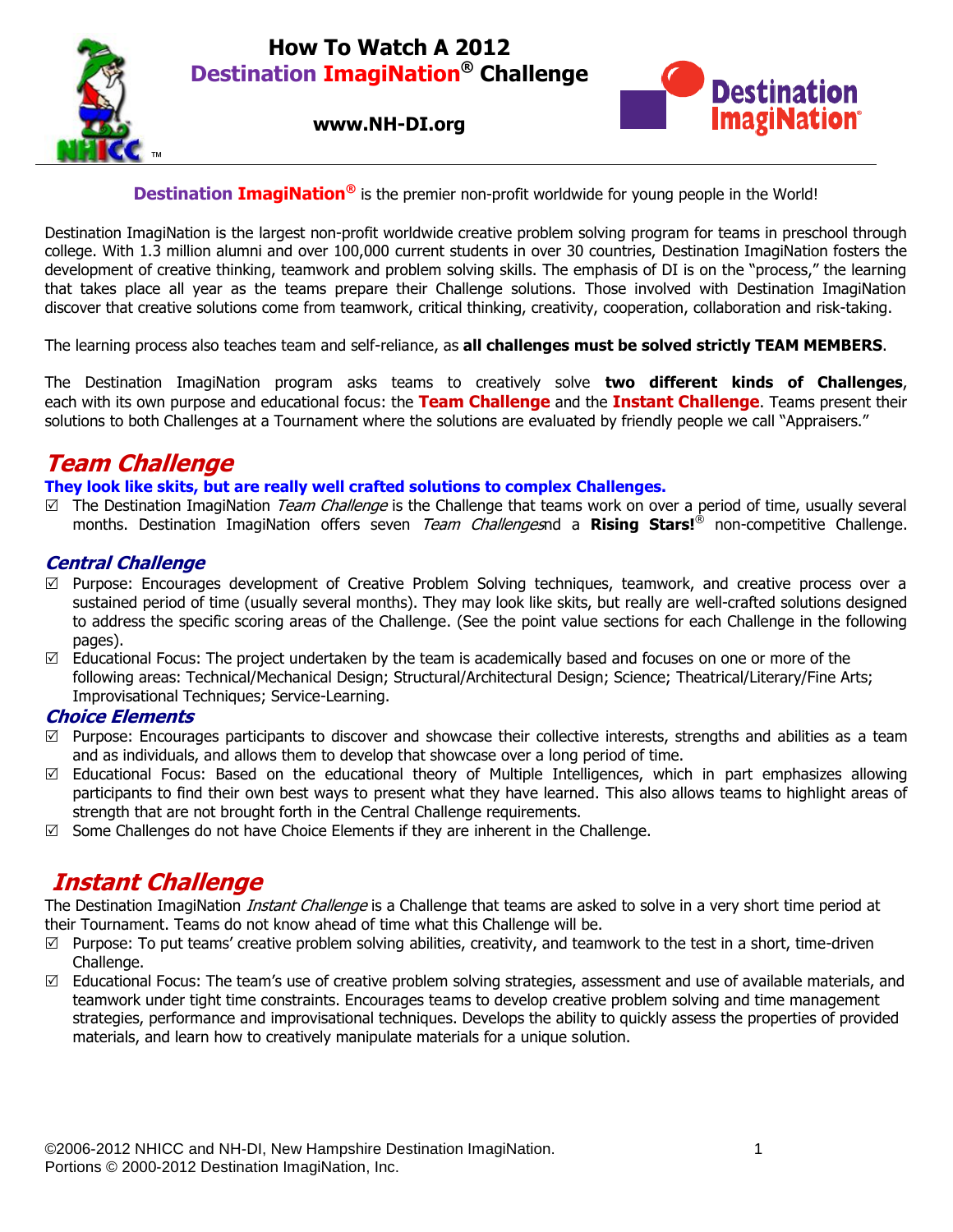# **Challenge A: Assembly Required (Very abridged version)**

**Educational Focus:** Engineering, technical design, mathematics, logistics and decision making, critical thinking, collaboration and communication.

To solve this Challenge, the team will:

- Design and build mobile Equipment that will pick up Parts from the Parts Depot and transport the Parts to the Assembly Area. The Equipment will also be used to transport Products from the Assembly Area to the Delivery Area.
- Include large, mobile Equipment designed to travel around the site and be operated by at least one team member  $\bullet$ riding on the Equipment.
- Select Orders to fill and will assemble Parts into their team-designed Products.
- Incorporate the final Product and assembly process into an original Story about something that happens just in time.



©2006-2012 NHICC and NH-DI, New Hampshire Destination ImagiNation. 2 Portions © 2000-2012 Destination ImagiNation, Inc.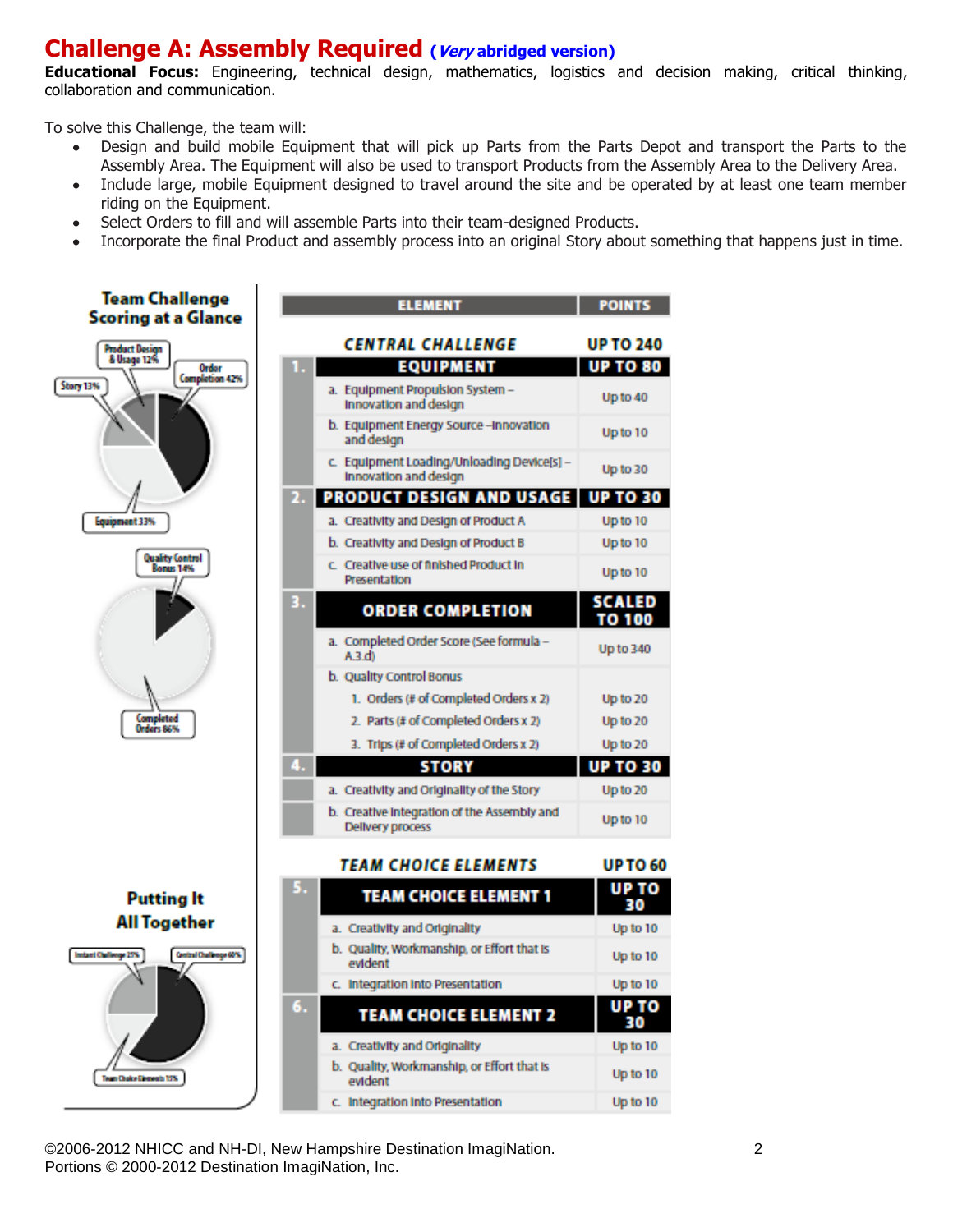#### Sponsored by

# **Challenge B: The Solar Stage (Very abridged version)**

**Educational Focus:** Science, solar energy research, model and prototype construction, storytelling, theatrical lighting design, creativity, critical thinking, collaboration and communication.

The team will:

- Create and present a theatrical performance that tells a Story about the use of solar energy.  $\bullet$
- Design and provide Theatrical Lighting to be used to illuminate the Presentation and to create special theatrical effects.
- Integrate research about past and/or current uses of solar energy.
- Design and create a Solar Energy Prototype that demonstrates a new way to collect, capture and use solar energy.



©2006-2012 NHICC and NH-DI, New Hampshire Destination ImagiNation. 3 Portions © 2000-2012 Destination ImagiNation, Inc.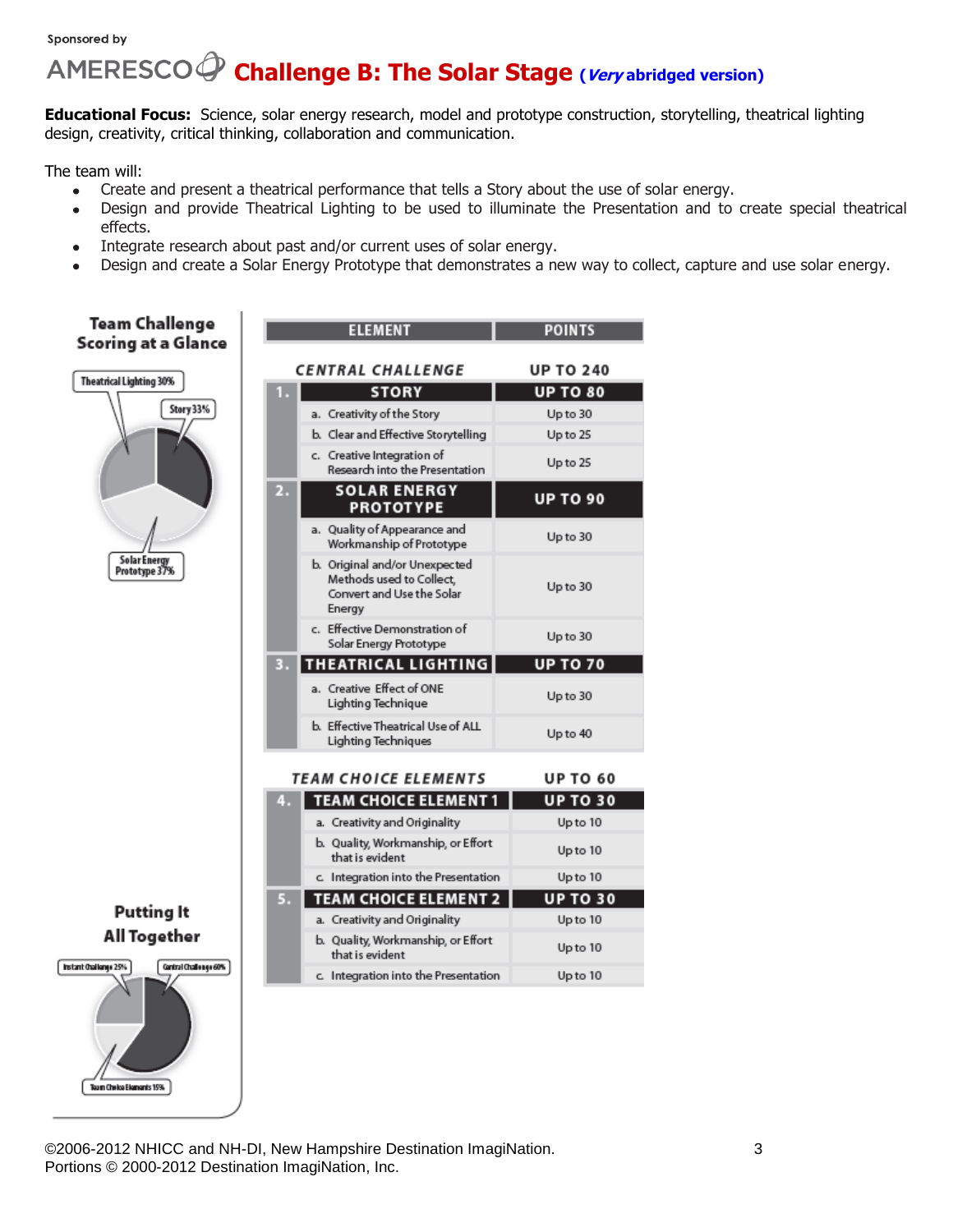# **Challenge C: Coming Attractions (Very abridged version)**

**Educational Focus:** Storytelling, international cultures, cinematic special effects, music and sounds, theater arts, creativity, critical thinking, collaboration and communication.

The intent of this Challenge is for teams to create and present a Movie Trailer that portrays the interaction of characters from at least two Nations. The Movie Trailer must portray Plot Highlights from a movie that the team imagines, **not** an existing film. A Cinematic Special Effect and an Original Soundtrack will enhance the Movie Trailer's impact on the audience.

Teams will:

- $\bullet$ Present a Movie Trailer involving characters from at least two Nations.
- Design a Cinematic Special Effect and feature it in the Movie Trailer.
- Create an Original Soundtrack that complements the Movie Trailer.



©2006-2012 NHICC and NH-DI, New Hampshire Destination ImagiNation. 4 Portions © 2000-2012 Destination ImagiNation, Inc.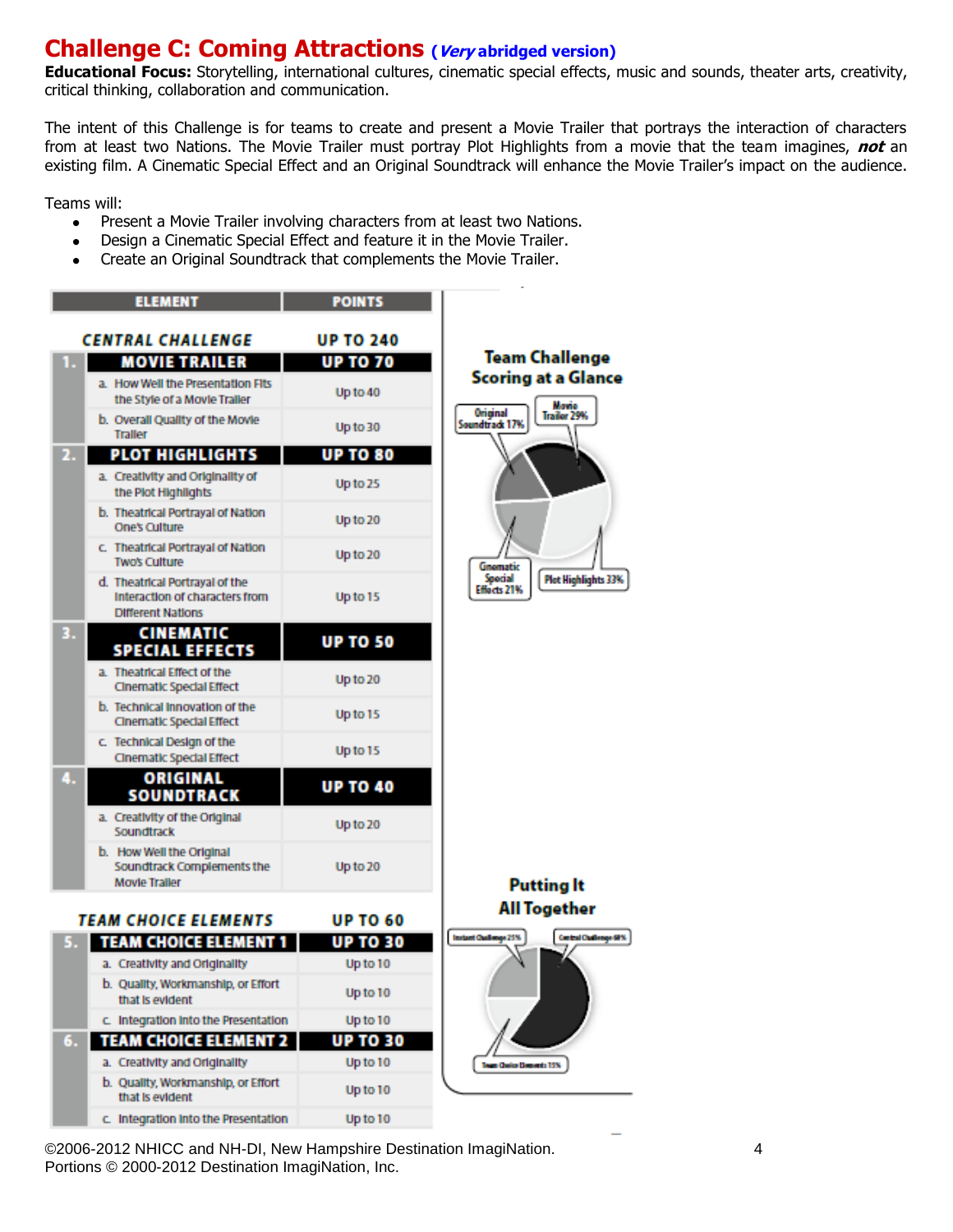# **Challenge D: News To Me (Very abridged version)**

**Educational Focus:** Improvisational acting, story development, teamwork, cause and effect relationships, news stories from various sources, collaboration, creativity and communication.

Teams will create a 5-minute improvisational Skit about Cause and Effect relationships between two unrelated News Stories that integrates four Improv Elements:

- News Stories, one Team-Provided and one Tournament-Supplied.
- A Cause-and-Effect Relationship between the two news stories.
- Cooperative Human Scenery/Props.  $\bullet$
- After its four-minute preparation time, the team will receive the Fourth (4) Improv Element,  $\bullet$
- the One-Minute Glitch (OMG) and will have one minute to determine how to incorporate it into their Skit.



|    | <b>ELEMENT</b>                                                                                                           | POINTS          |
|----|--------------------------------------------------------------------------------------------------------------------------|-----------------|
|    | CENTRAL CHALLENGE                                                                                                        | UP TO<br>300    |
|    | <b>SKIT</b>                                                                                                              | <b>UP TO 40</b> |
|    | a. A clearly developed story about a Cause-and-<br>Effect Relationship between two unrelated<br><b>News Stories</b>      | Up to 20        |
|    | b. Originality and creativity of the Skit about a<br>Cause-and-Effect Relationship between two<br>unrelated News Stories | Up to 20        |
|    | <b>IMPROV ELEMENT 1:</b><br><b>NEWS STORIES</b>                                                                          | <b>UP TO 50</b> |
|    | a. Effective integration of Team-Provided News<br>Story                                                                  | Up to 25        |
|    | b. Effective integration of Tournament-Supplied<br><b>News Story</b>                                                     | Up to 25        |
|    | <b>IMPROV ELEMENT 2:</b><br><b>CAUSE-AND-EFFECT</b><br><b>RELATIONSHIP</b>                                               | <b>UP TO 50</b> |
|    | a. Is one of the two News Stories presented as the<br>Cause?                                                             | $0$ or $5$      |
|    | b. Is the other of the two News Stories presented<br>as the Effect?                                                      | $0$ or $5$      |
|    | c. Creativity of Cause-and-Effect Relationship<br>between the two News Stories                                           | Up to 15        |
|    | d. Theatrical Presentation of Cause-and-Effect<br>Relationship                                                           | Up to 25        |
|    | <b>IMPROV ELEMENT 3: COOPERATIVE</b><br><b>HUMAN SCENERY/PROPS</b>                                                       | <b>UP TO 40</b> |
|    | a. Creativity of Cooperative Human Scenery/<br>Props                                                                     | Up to 20        |
|    | b. Effectivene integration of how Cooperative<br>Human Scenery/Props enhance the overall<br>effect of the Skit           | Up to 20        |
|    | <b>IMPROV ELEMENT 4:</b><br><b>ONE MINUTE GLITCH (OMG)</b>                                                               | <b>UP TO 50</b> |
|    | a. Creativity of how team demonstrates OMG                                                                               | Up to 25        |
|    | b. Effectiveness of integration of OMG                                                                                   | Up to 25        |
|    |                                                                                                                          |                 |
| 6. | <b>TEAMWORK</b>                                                                                                          | <b>UP TO 30</b> |
|    |                                                                                                                          |                 |
|    | <b>OVERALL PRESENTATION</b>                                                                                              | <b>UP TO 40</b> |

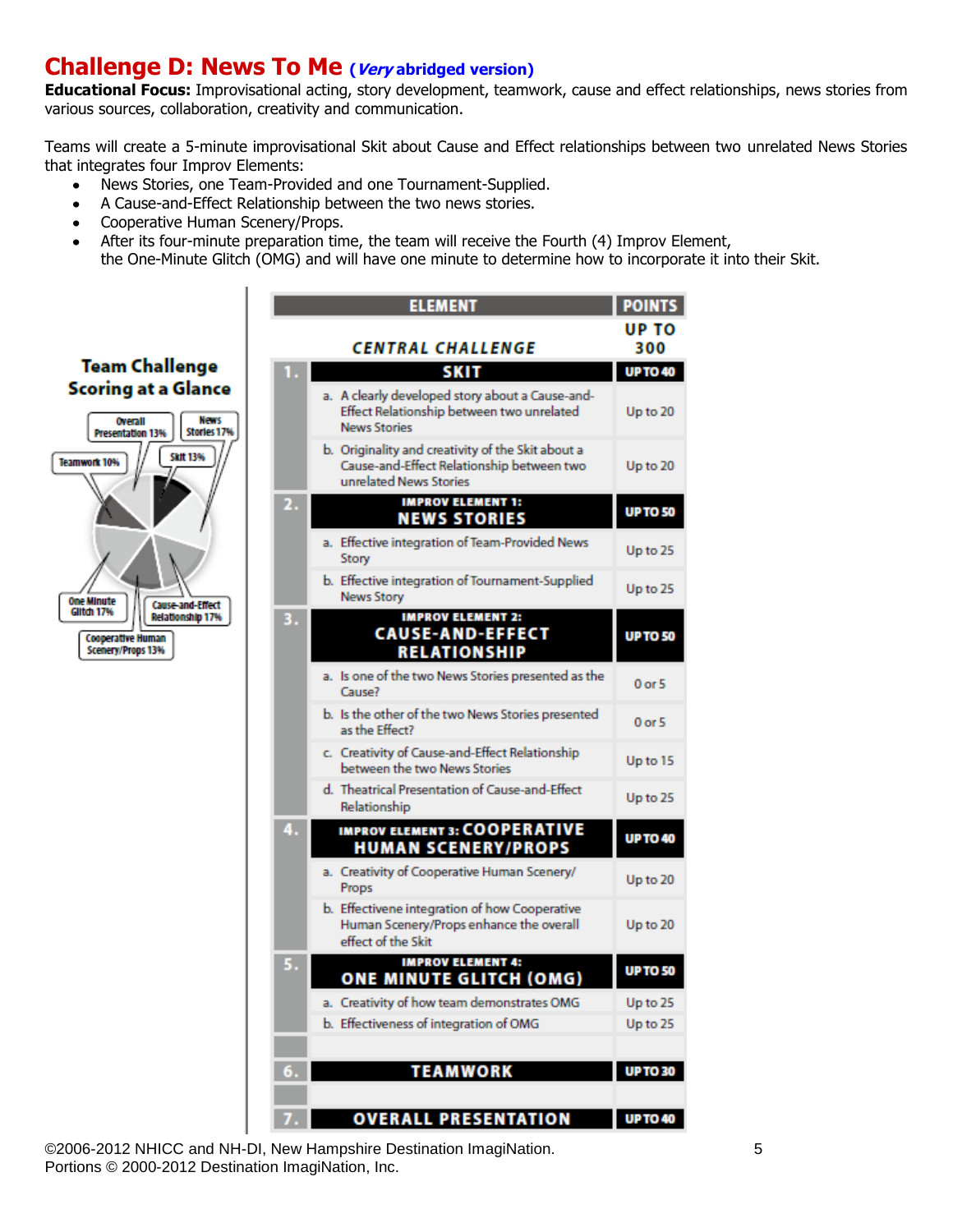

These teams will:

- Design, build and test a Structure made entirely out of wood and commercially available glue to hold weight and contain Tournament-provided golf balls.
- Design and build a Delivery Device that will deposit the golf balls, one at a time, into the Structure.
- Create and present an original story about a "Captivator": Character who uses technology to capture, contain and/or deliver something.
- Integrate the Weight Placement and Golf Ball Delivery into the Story.



©2006-2012 NHICC and NH-DI, New Hampshire Destination ImagiNation. 6 Portions © 2000-2012 Destination ImagiNation, Inc.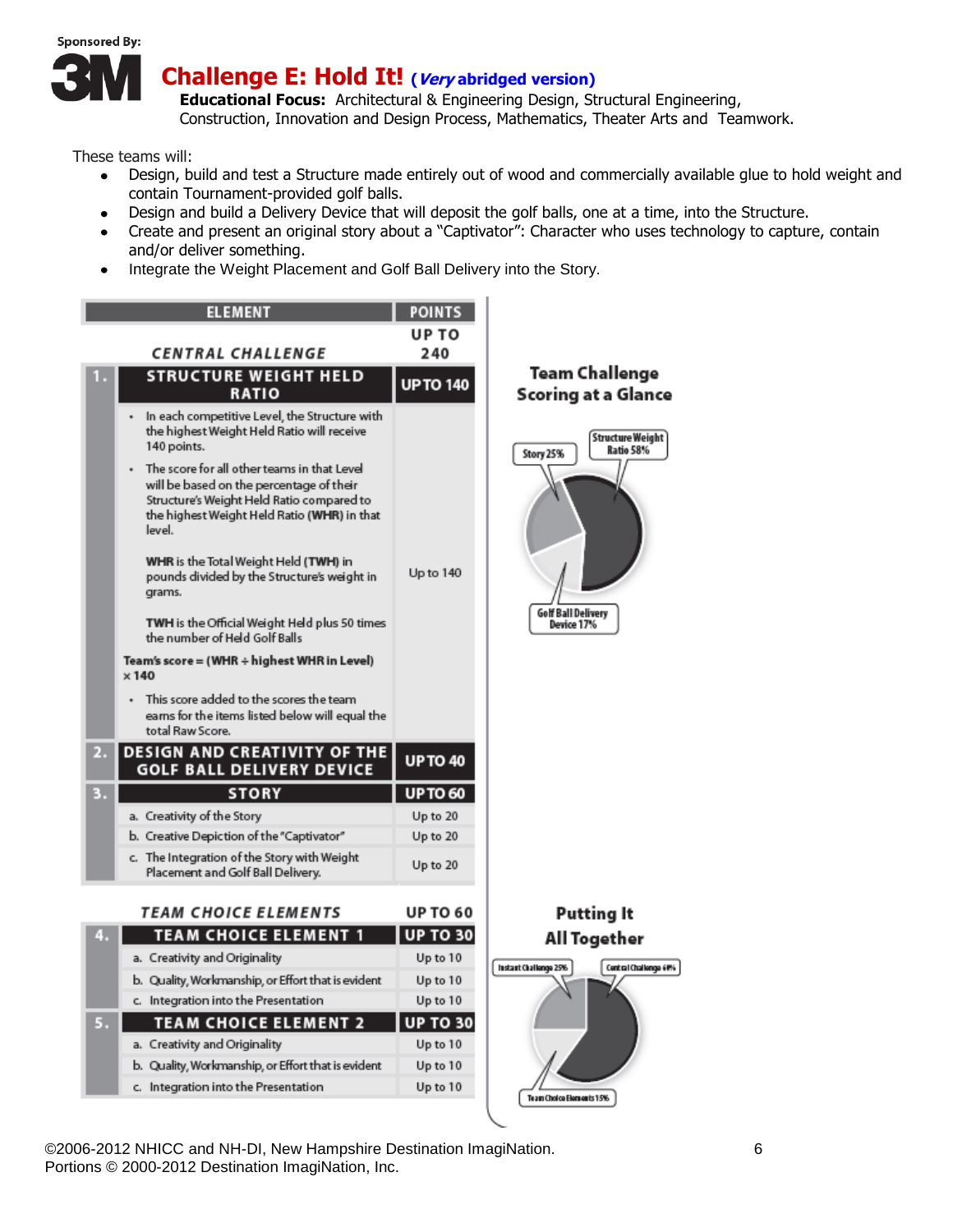#### **Sponsored by ProjectOUTREACH® : The World Canvas (Very abridged version)**



**Educational Focus:** Learning, marketing, partnerships, fundraising, progress monitoring, evaluation, teamwork, communication, creativity and critical thinking.

The intent of this Challenge is for the team to design and carry out a Project that addresses a need in the community. For projectOUTREACH the definitions of community and need are very open: the team's community may be as large or small as the team chooses and the need can be anything the team identifies as a need.

Use creative problem solving tools to identify and select at least one real community need.

- Design and carry out a Project to address the need.
- Create an Advertisement and use it in your Project.
- Create a Marketing Brochure to describe your Project.
- Share your Project at the Tournament with an entertaining live Presentation.



Marketing Brochure, and/or Presentation



6 15% a Ba

©2006-2012 NHICC and NH-DI, New Hampshire Destination ImagiNation. 7 Portions © 2000-2012 Destination ImagiNation, Inc.